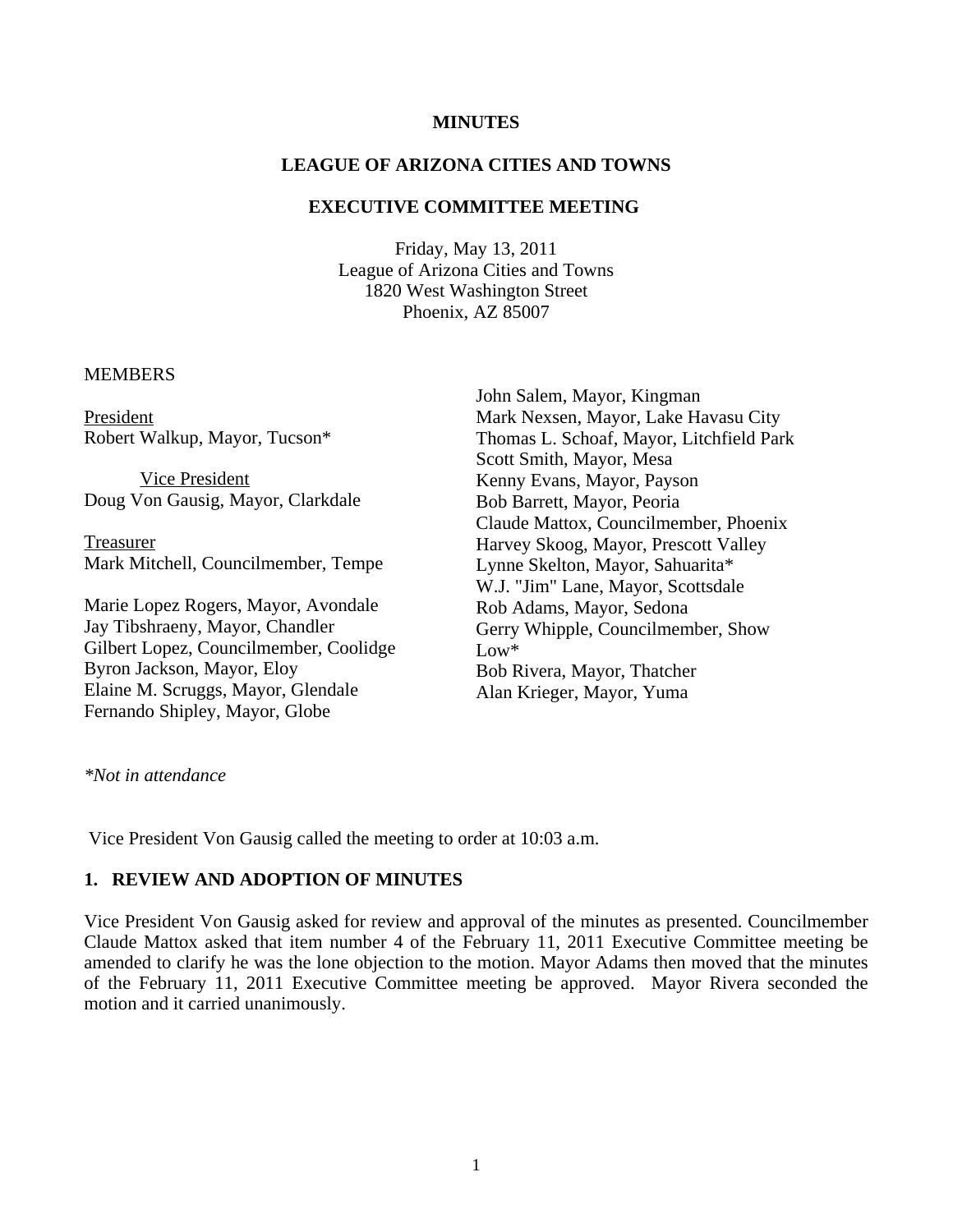# **2. LEGISLATIVE UPDATE**

Mayor Von Gausig introduced Legislative Director Jim Ogsbury to provide the Executive Committee with a legislative update. In his introduction, Mayor Von Gausig highlighted the heavy workload of the League and large number of attacks that were leveled on cities.

Jim noted that the Legislature would like to be known for three chief accomplishments: pension reform; the passage of a jobs bill; and the enactment of a balanced budget. Despite these qualified achievements, the League will remember the session for the amount of anti-city legislation introduced. Jim provided a series of statistics related to the number of bills introduced, passed and vetoed, with particular emphasis on the fact that the Governor vetoed over twice as many measures as the year prior. Despite the number of attacks faced by municipalities, Arizona's cities and towns emerged far better than might have been expected.

With regards to specific legislation, Jim highlighted measures that failed to gain traction and others that failed on floor votes despite support of the majority leadership. Jim then proceeded to address a handful of measures that were passed despite League opposition. The majority of bills on which the League engaged resulted in amendments to either eliminate or minimize their harmful impacts. These bills covered a range of issues from trash collection to state shared-revenue.

On the subject of gubernatorial vetoes, the League specifically asked for three: SB 1166, to exempt certain commercial leases from taxation; SB 1322, a measure to require privatization of a litany of services in Phoenix and Tucson; and SB 1601, the firearms omnibus bill, which would have placed costly requirements on any municipality wishing to limit firearms within public buildings. The Governor vetoed all but SB 1166. However, the Governor did veto SB 1379, a measure limiting local regulation of consumer fireworks. The League opposed the measure but did not specifically request a veto.

Jim closed by highlighting the leadership demonstrated by the Governor this session and read a few lines from Governor Brewer's veto letter on SB 1322, stressing the "conservative principle" that government closest to the people governs best.

On a related issue, Jim acknowledged a recent court decision holding that local elections in Tucson are a local concern despite language used by the Legislature declaring it to be a statewide concern.

# **3. 2011 CONFERENCE UPDATE**

Matt Lore was asked to give an update to the Executive committee regarding the 2011 League Annual Conference. Matt unveiled this year's conference theme as "Cities Mean Business" and gave a brief outline of the expected program. The sessions were beginning to line up well, and will provide attendees with an informative array of topics. Also planned for the conference are the annual Parade of Flags, Showcase of Cities and Towns, and the popular Youth Program. Vice President Von Gausig thanked Matt for his update.